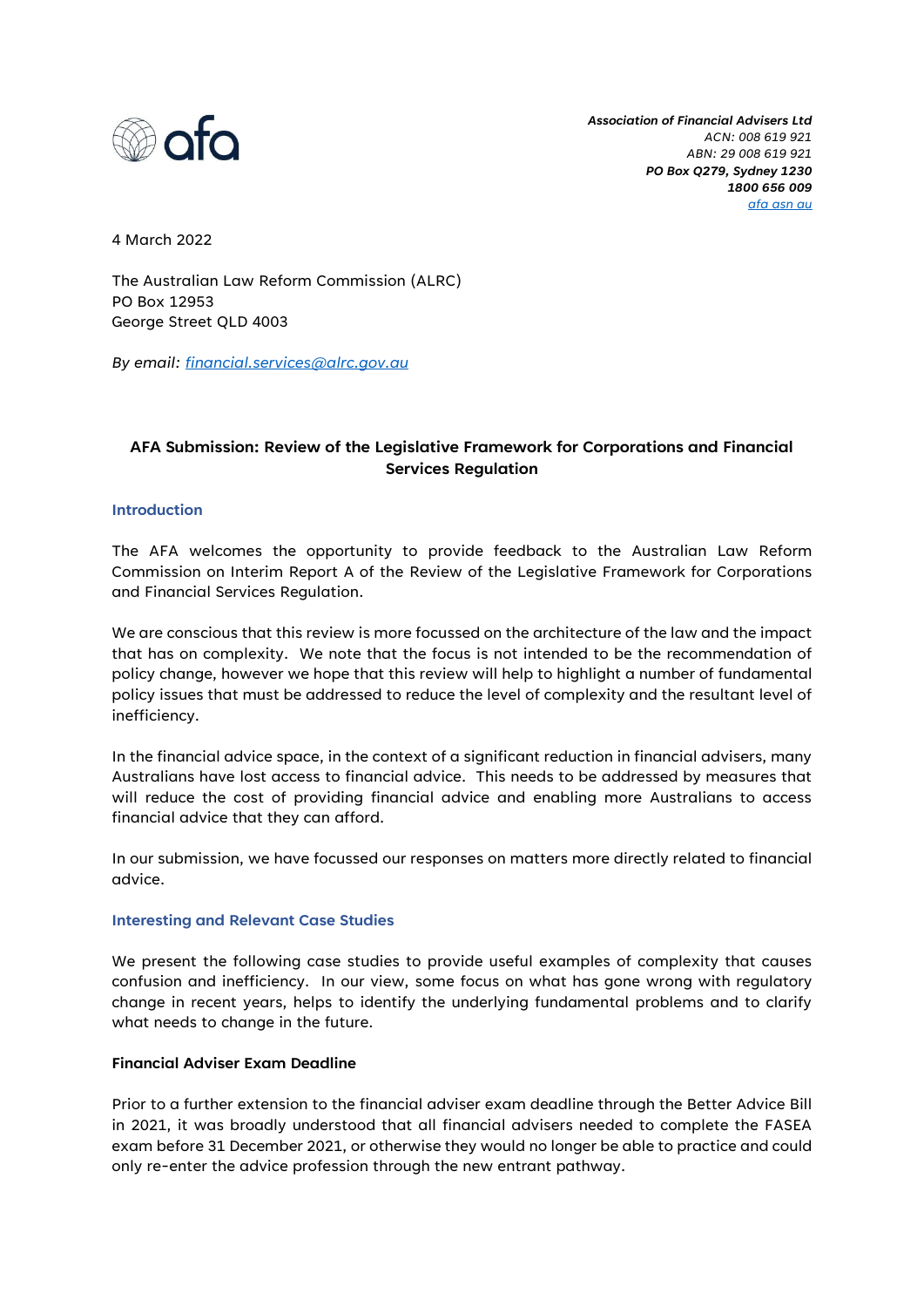This was until the CEO of FASEA made a comment at a Senate Estimate hearing in June 2021. It emerged that this deadline might not apply to financial advisers who were off the Financial Adviser Register as at the date of the deadline. As it turned out, this outcome was achieved by an ASIC legislative instrument (ASIC Corporations (Professional Standards—Transitional) Instrument 2018/894) that was issued in October 2018, that modified the key section in the Corporations Act (Section 1546B) that set out the workings of these deadlines. ASIC Instrument 2018/894 actually predated the first extension of the exam deadline from 1 January 2021 to 1 January 2022, so it was to that extent somewhat questionable.

This career break exemption was not known or understood as it was an outdated ASIC Instrument that modified the Corporations Act. There was a complete lack of understanding of this provision, which might have led to financial advisers being misled about their options.

## **Breach Reporting Complexity**

The Financial Sector Reform (Hayne Royal Commission Response) Bill 2020 completely re-wrote the AFSL breach reporting obligations and introduced an incredibly complex piece of legislation, which at the core of it would require licensees to understand whether any particular breach was an offence warranting a defined period in jail or a civil penalty provision. Over time the Government introduced through regulations and also through ASIC instruments, certain exemptions for particular provisions. All up, the design of the new breach reporting regime has become incredibly complex, and virtually unworkable for small licensees without access to legal or compliance resources. The legislation should not be designed in a way where legal advice becomes unavoidable. This is entirely counterproductive and inefficient.

## **Providing an FDS the Day after the Period Ended**

The Financial Sector Reform (Hayne Royal Commission Response No. 2) Bill 2020 introduced the Annual Renewal and Client Consent form requirements for financial advisers. The legislation was passed in late February 2021 and was due to commence from 1 July 2021. The law that was passed actually required Fee Disclosure Statements (FDSs) to be issued the day after the period that they were expected to cover during a one year transition period, rather than having the normal 60 days to issue them. Following the identification of this problem, the Government were forced to issue a regulation that permitted financial advisers to use an estimate of the fees for the last two months of the 12 month period. This was necessary as any error in the FDS would invalidate the ongoing fee arrangement. Given that often, fees that are taken out of the client's account are not paid immediately to the financial adviser, this was an impossible expectation. Due to the discovery of this issue, the guidance from ASIC was delayed and only came out in June 2021.

This case study highlights two main problems, overly complex legislation and commencing legislation too quickly, without the opportunity to understand and implement.

## **Timing Differences with FDS**

The 2012 Future of Financial Advice legislation introduced the requirement for financial advisers to do Fee Disclosure Statements (FDSs). The advice sector, including a range of service and system providers, designed the production of FDSs on the basis of the amount and the timing of the receipt of fees by the financial advice licensee. The problem is that fees could be taken out of a clients account in one period and paid to the adviser in the next period. Also, there could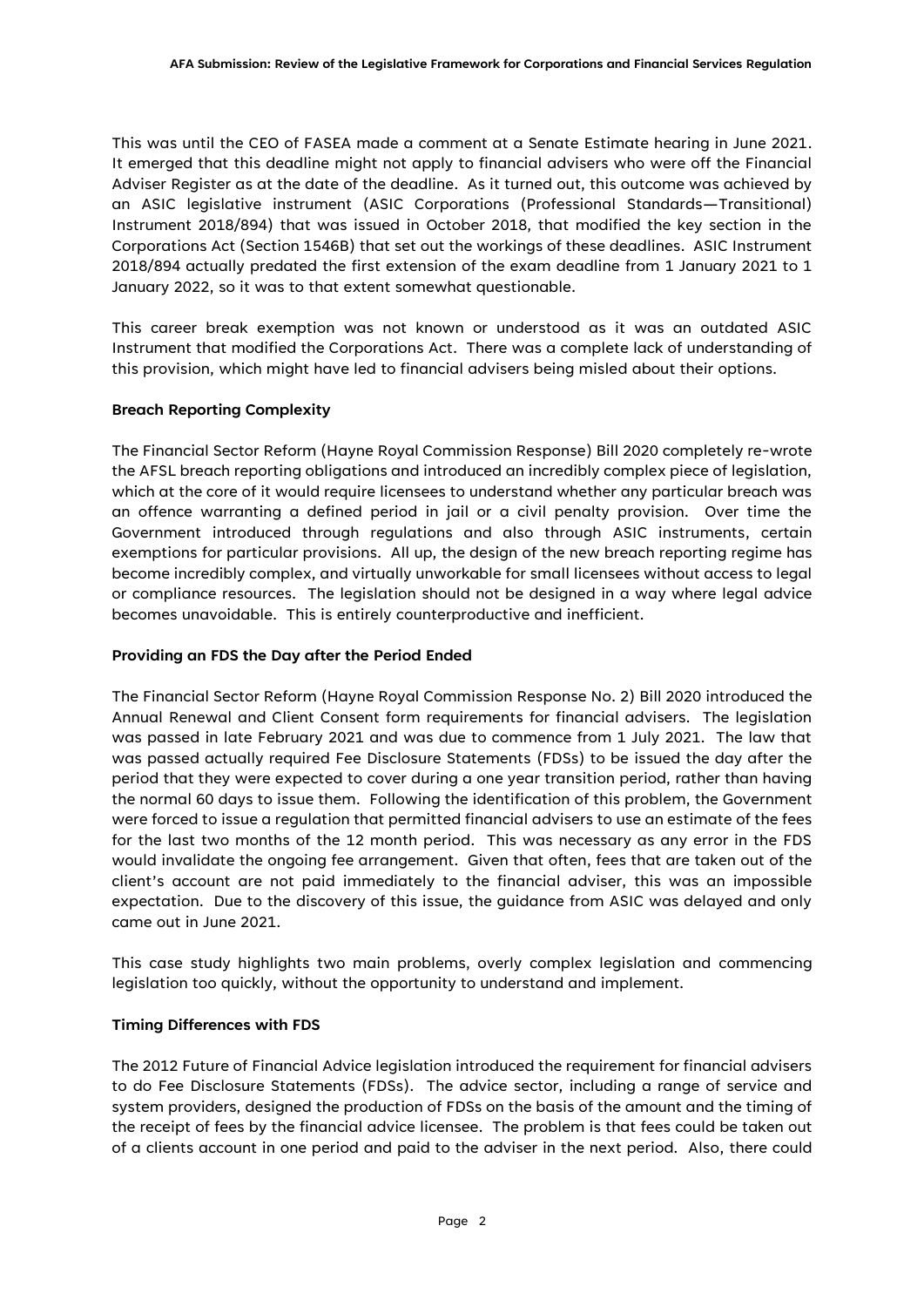be small differences in the amounts disclosed that are related to the different tax treatments (i.e. GST/RITC).

ASIC issued Report 636 "Compliance with the fee disclosure statement and renewal notice obligations" in November 2019, some seven years after the FDS legislation was passed and mentioned these timing differences and amount differences, noting that these differences would result in the invalidation of the FDS. ASIC recommended that advice practices log into product systems to manually check that FDSs contain the correct amounts, in terms of what came out of the clients account in the defined period. This is incredibly inefficient.

This case study highlights a number of issues, including the fact that the entire sector built solutions, that were later assessed as unsatisfactory by the regulator and then the legislation provided absolutely no room for discretion in making small errors (timing or tax treatment) and also that these small differences would invalidate the entire ongoing fee arrangement. Concerningly, this issue remains unresolved, and was not fixed by the Financial Sector Reform (Hayne Royal Commission Response No. 2) Bill 2020, despite that fact that it was directly relevant to FDSs.

## **Expectations for Servicing Clients**

The Fee for No Service scandal has been a huge issue for financial advice. The reality of the issue is much more complex and has never been adequately disclosed. There was no regulatory guidance on what services advisers were required to provide as part of an ongoing fee arrangement and what records needed to be kept. ASIC issued an information sheet (232) in 2018 and set down some expectations. In this information sheet they set out the view that an annual review was the primary service that was provided and that as a result there would need to be proof of the provision of an advice document.

This information sheet was widely applied, including in a retrospective sense, and it has led to significant remediation programs. The legal basis for this remediation goes back to contract law, however it is also linked to Section 912A of the corporations Act and the requirement to operate efficiently, honestly and fairly.

We do not deny the importance of the Fee for No Service issue, however the predominant reliance upon an annual review, and the demand for proof, does not reflect the reality that clients get value from other services and do not always agree to participate in an annual review. The retrospective application of standards, through an information sheet, with such broad implications is not, in our view, the best solution for such an important issue.

## **Responding to Consultation Questions**

## **A1. What additional data should the Australian Law Reform Commission generate, obtain, and analyse to understand:**

- **a. legislative complexity and potential legislative simplification;**
- **b. the regulation of corporations and financial services in Australia; and**
- **c. the structure and operation of financial markets and services in Australia?**

The information presented by the ALRC in Part 1 of the interim report is excellent, painting a picture of the overwhelming nature of the financial services legislation in the Corporations Act. This paints a very clear picture of the complexity of the legislation.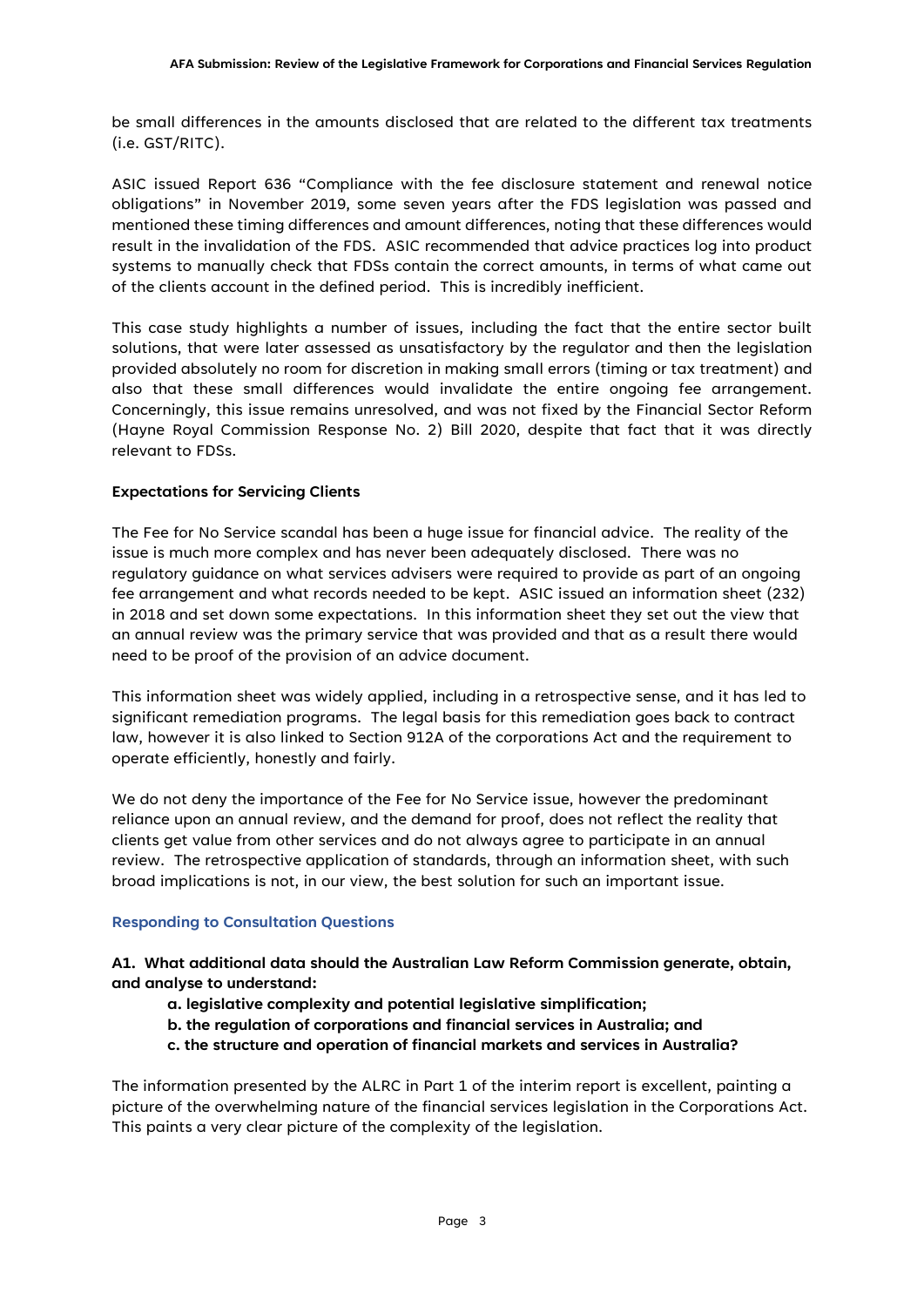We believe that this data can be supplemented by examples, such as the case studies addressed above, which bring to light the complex nature of the law and how this complexity can lead to other issues such as fundamental different understandings, poor drafting and inefficiency in the application in practice.

# **A2. Would application of the following definitional principles reduce complexity in corporations and financial services legislation?**

**When to define (Chapter 4):**

**a. In determining whether and how to define words or phrases, the overarching consideration should be whether the definition would enhance readability and facilitate comprehension of the legislation.**

**b. To the extent practicable, words and phrases with an ordinary meaning should not be defined.**

**c. Words and phrases should be defined if the definition significantly reduces the need to repeat text.**

**d. Definitions should be used primarily to specify the meaning of words or phrases, and should not be used to impose obligations, tailor the application of particular provisions, or for other substantive purposes.**

**Consistency of definitions (Chapter 5):**

**e. Each word and phrase should be used with the same meaning throughout an Act, and throughout all delegated legislation made under that Act.**

**f. Relational definitions should be used sparingly.**

**g. To the extent practicable, key defined terms should have a consistent meaning across all Commonwealth corporations and financial services legislation. Design of definitions (Chapter 6):**

**h. Interconnected definitions should be used sparingly.**

**i. Defined terms should correspond intuitively with the substance of the definition.**

**j. It should be clear whether a word or phrase is defined, and where the definition can be found.**

We support all the points raised above, which get to the core of complexity that is created by different definitions for the same term, unnecessary definitions and the use of definitions to impose obligations.

## **A3. Each Commonwealth Act relevant to the regulation of corporations and financial services should be amended to enact a uniform definition of each of the terms 'financial product' and 'financial service'.**

The definition of 'financial product' and 'financial service' are critical for the financial services industry and consistency in the definition and consistency in the understanding of the definition are particularly important.

## **A8. The obligation to provide financial product disclosure in Part 7.9 of the Corporations Act 2001 (Cth) should be reframed to incorporate an outcomes-based standard of disclosure.**

We support this broad intent. Disclosure obligations are particularly prescriptive right across financial services, which often disconnects from the intended purpose, which is to achieve a level of consumer understanding. The current disclosure regime leads to placing a predominant focus upon definitive compliance and less of a focus upon the consumer outcome. Different clients have different preferences for how they consume information. We believe that it is appropriate to more carefully consider how clients want to receive this disclosure information, and what is most important to them.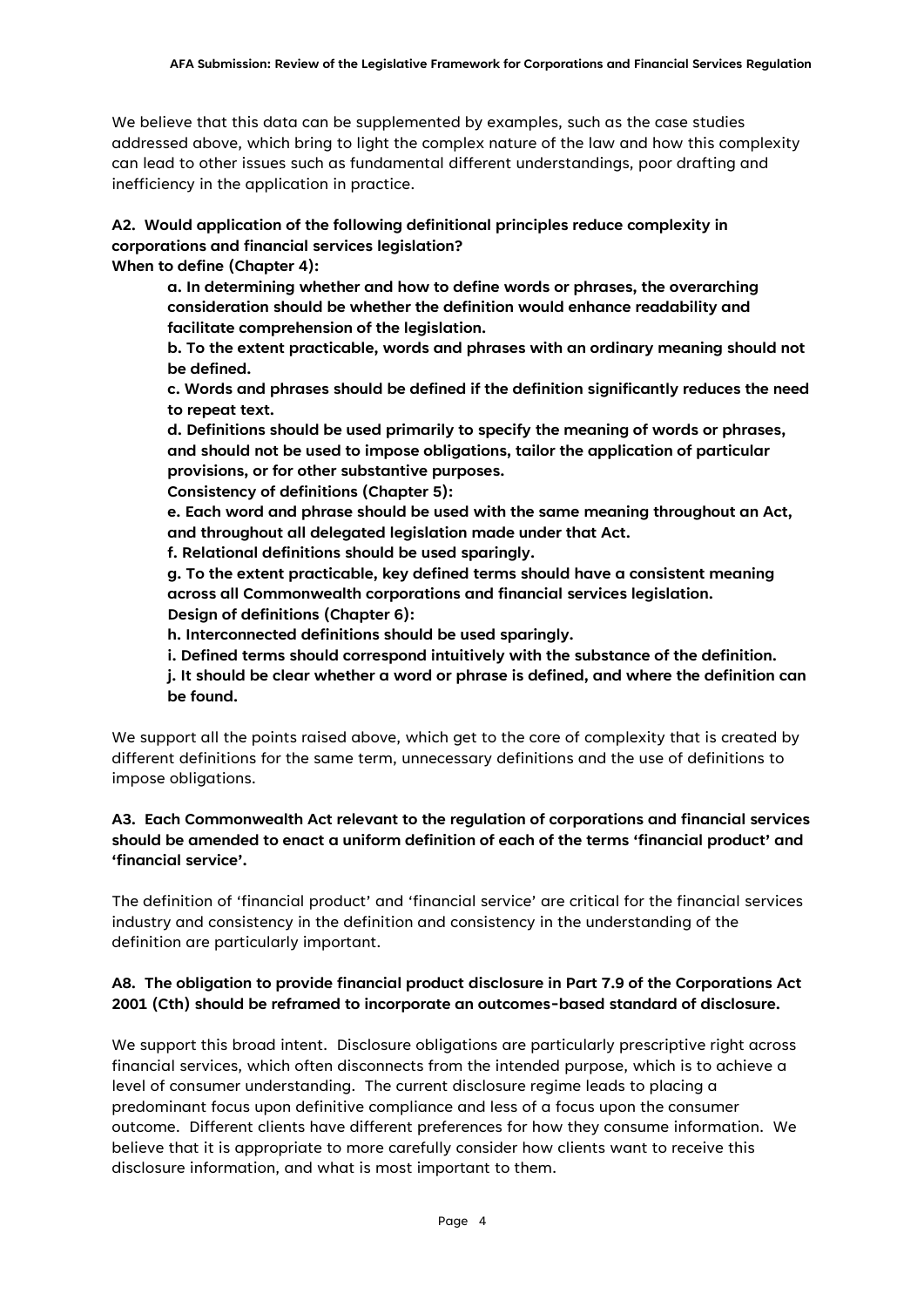Whilst it does not relate to Part 7.9 of the Corporations Act, in the Fee Disclosure Statement case study discussed above, we understand that the client needs to understand what fees they are paying for ongoing financial advice. The outcome is that they understand these fees and have the ability to choose to continue to receive the ongoing services, or not. The disclosure should not be deemed non-compliant because of timing differences or differences due to the treatment of taxation, which will have minimal impact on the overall amount reported. The focus on it being precisely correct to the nearest cent, does not reflect the needs of clients and only adds to inefficiency.

# **A9. The following existing powers in the Corporations Act 2001 (Cth) should be removed: a. powers to grant exemptions from obligations in Chapter 7 of the Act by regulation or other legislative instrument; and**

**b. powers to omit, modify, or vary ('notionally amend') provisions of Chapter 7 of the Act by regulation or other legislative instrument.**

We appreciate the reservations about these powers to grant exemptions and to omit, modify or vary, however in our view this proposal presents a double edged sword. If the existing law was clear and well understood and had been well drafted and the consequences of it were well understood and the legislation had been subject to both a comprehensive consultation exercise and a thorough Regulation Impact Statement had been prepared, then we could support this. Too often legislation has been drafted too quickly, not subject to adequate review and there has been no Regulation Impact Statement. We have listed case studies above, including the one on the Annual Renewal and FDS requirements in the Financial Sector Reform (Hayne Royal Commission Response No. 2) Bill 2020, that highlight this. In the absence of powers for the Government to amend this through regulation, the financial advice sector would have been faced with an impossible task, with the consequences that noncompliance with an impossible piece of legislation would have led to the automatic termination of existing adviser-client relationships, with serious consequences for both clients and their adviser.

So whilst we can support this in principle as a long term objective, it is based upon achieving a quantum leap in the state of the regulatory regime first.

It is also important to note the difference between the application of exemption powers for legitimate reasons to address unintended consequences and the use of these powers to create additional obligations. The former is consistent with the intended purpose, whereas the later is not.

# **A10. The Corporations Act 2001 (Cth) should be amended to provide for a sole power to create exclusions and grant exemptions from Chapter 7 of the Act in a consolidated legislative instrument.**

We fully support the idea of having a consolidated legislative instrument, that is inclusive of all regulations and ASIC instruments. This is a great idea in concept, however the effectiveness of it will depend upon how it is organised and how easy it is to find relevant content.

## **A11. In order to implement Proposals A9 and A10:**

**a. Should the Corporations Act 2001 (Cth) be amended to insert a power to make thematically consolidated legislative instruments in the form of 'rules'? b. Should any such power be granted to the Australian Securities and Investments Commission?**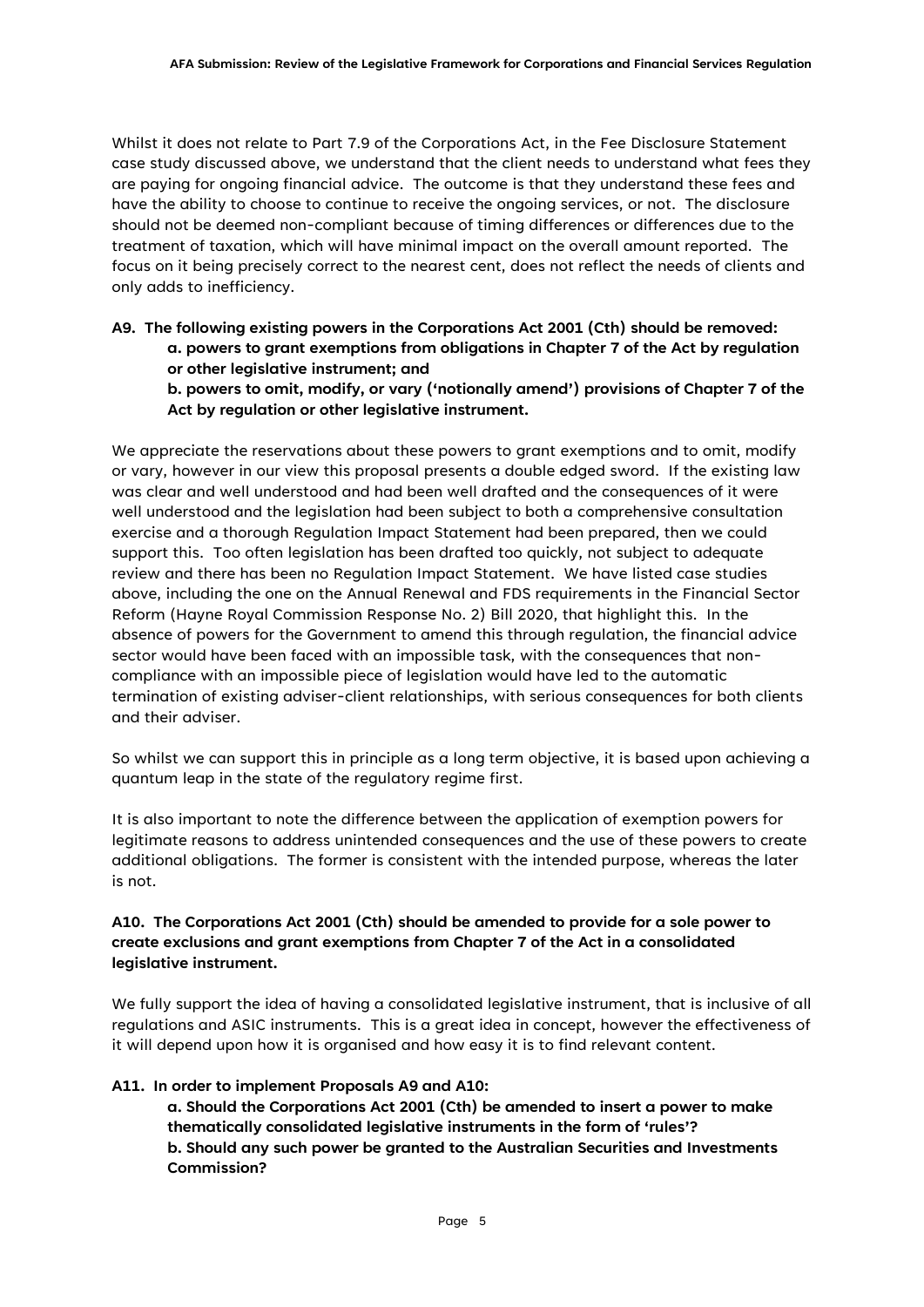We support the concept of a rule book, however we note that the Corporations Act covers many different sectors and if there was one rule book that covered all sectors, then it would only address a small subset of the current problems in the regulatory regime. We would support the application of sector specific rule books.

In considering this, it is necessary to say that typically in practice, financial advisers would rarely review the source legislation and regulations. They would instead refer to the licensee standards that are issued by their licensee. Often it is the licensee staff and their advisers who are doing the detailed analysis and interpretation of the legislation.

We also note that consideration needs to be given to how the ASIC regulatory guidance would sit alongside the rule book.

**A12. As an interim measure, the Australian Securities and Investments Commission, the Department of the Treasury (Cth), and the Office of Parliamentary Counsel (Cth) should develop a mechanism to improve the visibility and accessibility of notional amendments to the Corporations Act 2001 (Cth) made by delegated legislation.**

We agree with this proposal, and as highlighted in the case studies above, it is evident that some critically important instruments can exist, but remain out of the sight of the regulated population, and not be updated when related legislation is changed.

Whilst we note that we support this proposal, we are also very conscious that it is very difficult to implement, and potentially the benefit will be short lived if the underlying objectives of the ALRC Review can be achieved in the legislation.

## **A13. The Corporations Act 2001 (Cth) should be amended to:**

**a. remove the definition of 'financial product advice' in s 766B; b. substitute the current use of that term with the phrase 'general advice and personal advice' or 'general advice or personal advice' as applicable; and c. incorporate relevant elements of the current definition of 'financial product advice' into the definitions of 'general advice' and 'personal advice'.**

The AFA would support changes to the definition of financial advice. The connection of financial advice to financial products is problematic and has been for a long time. It unnecessarily links financial advice to advice with respect to financial products. We appreciate that this is a core part of the construct of the Corporations Act, however it is appropriate for this to be reviewed.

There are substantial differences between personal advice and general advice and therefore we are hesitant about there being a definition of 'general advice and personal advice'. We would instead support separate definitions for 'personal advice' and 'general advice'. We expect that it would be necessary to incorporate elements of the definition of 'financial product advice' into the definitions of 'general advice' and 'personal advice'.

# **A14. Section 766A(1) of the Corporations Act 2001 (Cth) should be amended by removing from the definition of 'financial service' the term 'financial product advice' and substituting 'general advice'.**

We support the removal of 'financial product advice' from the definition of 'financial service', and the replacement with 'general advice', noting that this then leads to the separation of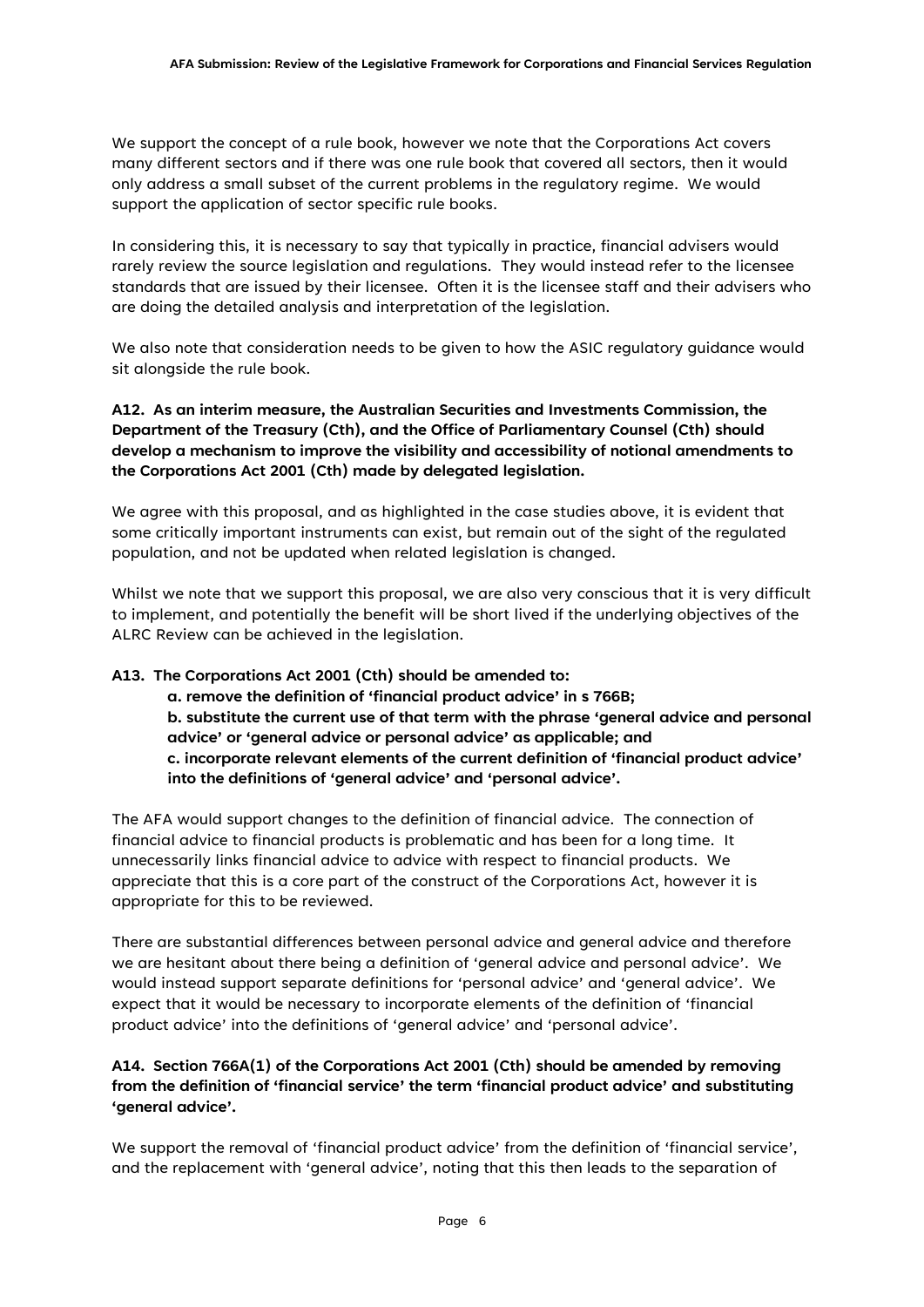personal financial advice from financial services, which is something that has much broader implications.

## **A15. Section 766B of the Corporations Act 2001 (Cth) should be amended to replace the term 'general advice' with a term that corresponds intuitively with the substance of the definition.**

The term that applies to 'general advice' has been subject to debate for many years. This is considered by many to be an important issue, as people getting 'general advice' might assume that they are getting advice that is tailored to their personal circumstances, when it is not. The flaw in this is that consumers do not understand what general advice is and do not think in terms of the distinction between personal advice and general advice. They may however latch on to the term advice. This suggests that the problem is most directly related to the use of the word 'advice' in 'general advice'. The reality, is that, and going back to Section 766B, general advice does involve a recommendation with respect to a particular financial product or class of product. This might take the form of comments made in a financial seminar, about employees above a threshold level of income utilising the option to salary sacrifice into superannuation. Whilst superannuation is not a specific product, it is a class of product. This is a recommendation, however it is not based upon consideration of the clients personal circumstances. It is general advice and not product information or any other alternative wording for general advice. This issue also highlights the problem with the inclusion of class of product in the definition of financial product advice.

In solving this issue, we need to consider whether it is appropriate for someone to make a recommendation to a person with respect to a financial product or class of financial product without considering the client's personal circumstances. Preventing the provision of general advice would impact the ability to provide financial education. If the reference to class of product was removed from the definition of financial product advice, and it was possible to talk about classes of product within the delivery of general advice, but not specific financial products, then this might create a solution, that would be worthy of further consideration. Advice that does not recommend a specific product, is less likely to be subject to conflicts of interest and is actually more likely to be treated as education, rather than lead to the advice being implemented.

This is not an easy issue to resolve. We are not certain that there is a better term for 'general advice', within the construct of the current regime.

## **A16. Should the definition of 'retail client' in s 761G of the Corporations Act 2001 (Cth) be amended:**

**a. to remove:**

**i. subsections (5), (6), and (6A), being provisions in relation to general insurance products, superannuation products, RSA products, and traditional trustee company services; and ii. the product value exception in sub-s (7)(a) and the asset and income** 

**exceptions in sub-s (7)(c); or**

## **b. in some other manner?**

The distinction of clients between retail and wholesale has some very substantial implications. Wholesale clients are not required to receive the same disclosure documents and are not covered by the same dispute resolution regime. It is also the case that they are not subject to the Best Interests Duty and related obligations and their adviser is not subject to the same education and conduct standards.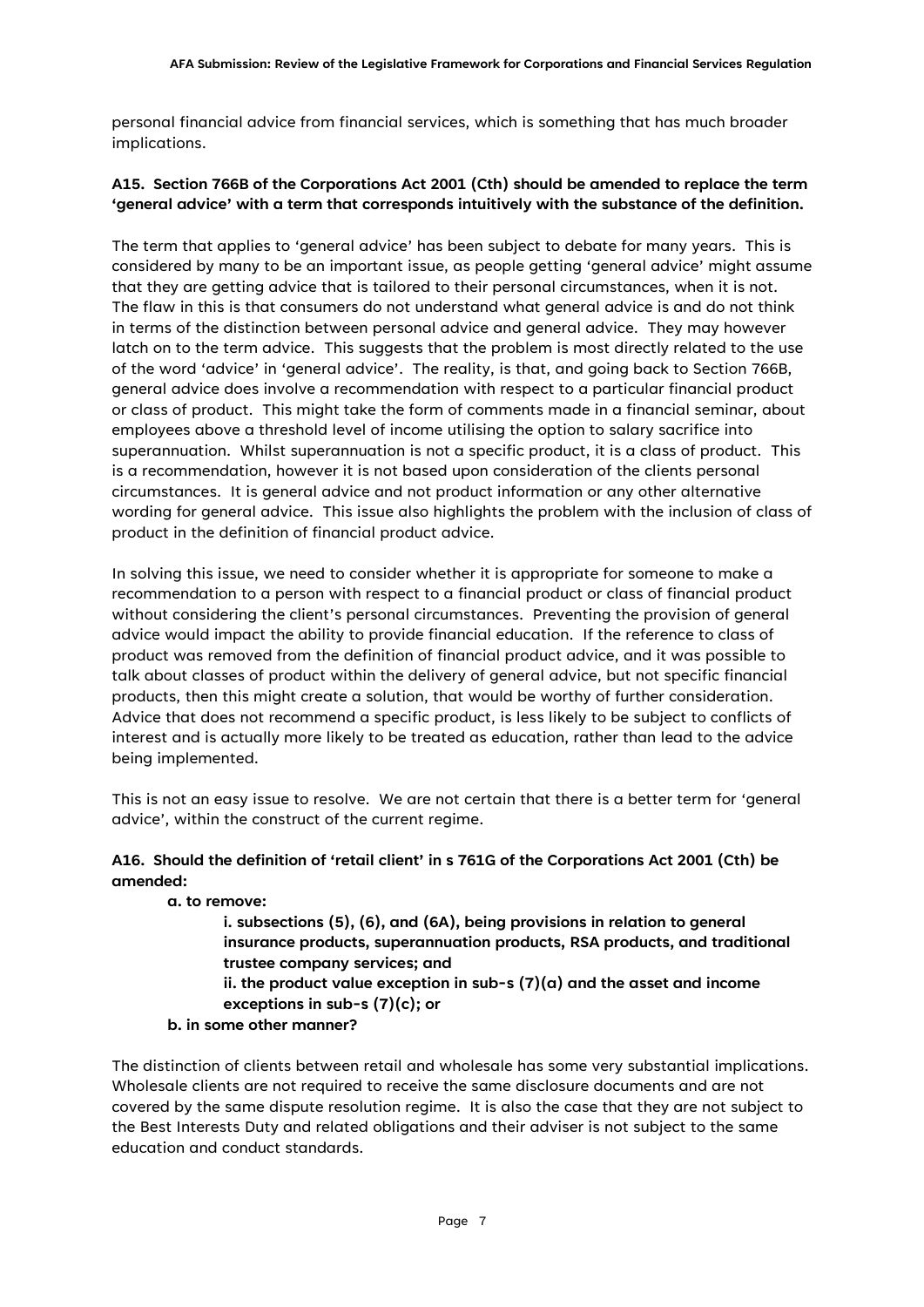Since the distinction came into play under FSRA, the differences, in a broader context, between retail clients and wholesale clients has become substantially greater. It might be questioned as to whether these differences are still appropriate. It might therefore be that there is a deeper question about the appropriateness of the entire wholesale client regime, rather than just a focus upon the definition of wholesale client.

We understand why general insurance clients and superannuation clients are automatically treated as retail clients. In many ways this makes sense, and we are not aware of strong arguments to change this.

Much of the focus on this issue has been with respect to the lack of any indexation of the thresholds for wholesale clients over the last 20 years. This is a fair point, and worthy of reconsideration, however we think that the time has come to reassess the entire gap between the treatment and protections for retail clients versus wholesale clients.

## **A17. What conditions or criteria should be considered in respect of the sophisticated investor exception in s 761GA of the Corporations Act 2001 (Cth)?**

We are less concerned with respect to the definition of sophisticated investor, which focusses upon the persons ability to understand the nature and risks of the product that they are investing in. That is a reasonable test, if this exemption is employed appropriately. This is not an issue that is subject to thresholds. Importantly it is focused upon client outcomes and suitability for making investment decisions.

## **A18. Should Chapter 7 of the Corporations Act 2001 (Cth) be amended to insert certain norms as an objects clause?**

We are not convinced that the inclusion of norms in the Corporations Act will deliver any great benefits. It is likely that they would reflect what the law already says and therefore be of somewhat limited additional value. We believe that norms have a place in Codes, more so than they do in the law itself.

## **A19. What norms should be included in such an objects clause?**

Please refer to our response above.

- **A20. Section 912A(1)(a) of the Corporations Act 2001 (Cth) should be amended by: a. separating the words 'efficiently', 'honestly', and 'fairly' into individual paragraphs;**
	- **b. replacing the word 'efficiently' with 'professionally'; and**
	- **c. inserting a note containing examples of conduct that would fail to satisfy the 'fairly' standard.**

Section 912A(1)(a) of the Corporations Act is a critical part of the entire Act. It does set high level expectations in terms of conduct and has been used extensively as part of enforcement activity. As mentioned above under case studies, Section  $912A(1)(a)$  was the central driver of the Fee for No Service remediation program. This points to the very wide scope in the application of this section, and also why it is important that the definition of these important terms is clear and broadly understood.

We therefore support the separation of these terms into individual paragraphs.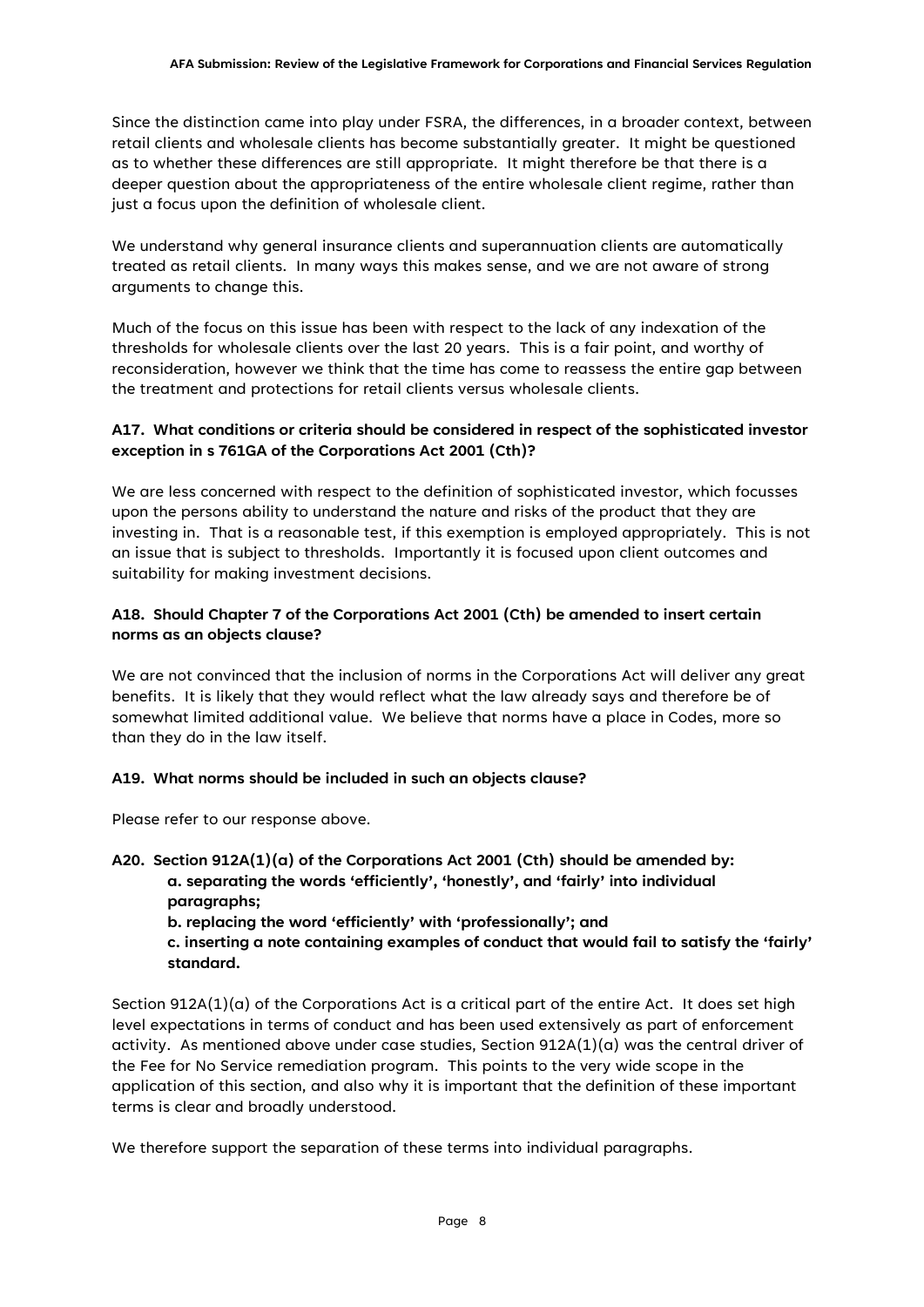We also support the change from 'efficiently' to 'professionally', which we believe is a more appropriate and clearer obligation.

We also support the inclusion of examples in notes.

**A21. Section 912A(1) of the Corporations Act 2001 (Cth) should be amended by removing the following prescriptive requirements:**

**a. to have in place arrangements for the management of conflicts of interest (s 912A(1)(aa));**

**b. to maintain the competence to provide the financial services (s 912A(1)(e));**

**c. to ensure representatives are adequately trained (s 912A(1)(f)); and**

**d. to have adequate risk management systems (s 912A(1)(h)).**

We believe that these obligations in Section 912A are clear and are appropriate for licensees. We also believe that the specificity in these requirements is beneficial for licensees. These obligations are addressed in detail in the regulatory guides. We are not convinced that there is a strong enough argument for the removal of these requirements.

**A22. In accordance with the principle that terminology should be used consistently to reflect the same or similar concepts, s 991A of the Corporations Act 2001 (Cth) and s 12CA of the Australian Securities and Investments Commission Act 2001 (Cth) should be repealed.**

To the extent that these obligations are addressed elsewhere and there is an issue with inconsistency of the obligations with respect to unconscionable conduct, we support the repealing of these sections.

**A23. In accordance with the principle that terminology should be used consistently to reflect the same or similar concepts, proscriptions concerning false or misleading representations and misleading or deceptive conduct in the Corporations Act 2001 (Cth) and the Australian Securities and Investments Commission Act 2001 (Cth) should be consolidated into a single provision.**

To the extent that there is duplication in the obligations with respect to false, misleading and deceptive conduct, we support the proposed rationalisation.

**A24. Would the Corporations Act 2001 (Cth) be simplified by:**

**a. amending s 961B(2) to re-cast paragraphs (a)–(f) as indicative behaviours of compliance, to which a court must have regard when determining whether the primary obligation in sub-s (1) has been satisfied; and b. repealing ss 961C and 961D?**

We support the recommendation that the Best Interests Duty Safe Harbour be reframed as indicative behaviours of compliance. The Safe Harbour in Section 961B(2) has become a very prescriptive tightly applied obligation that has unfortunately added significantly to the complexity and cost of providing financial advice. Whilst this may not have been the original intent, it has become the outcome. This is in part due to the approach that ASIC has taken to the enforcement of the Best Interests Duty and their Project 515 that has lead to a very checklist based approach by the groups that this project applied to.

We support the repeal of section 961C, as this does not add greatly to a common-sense interpretation of reasonably apparent.